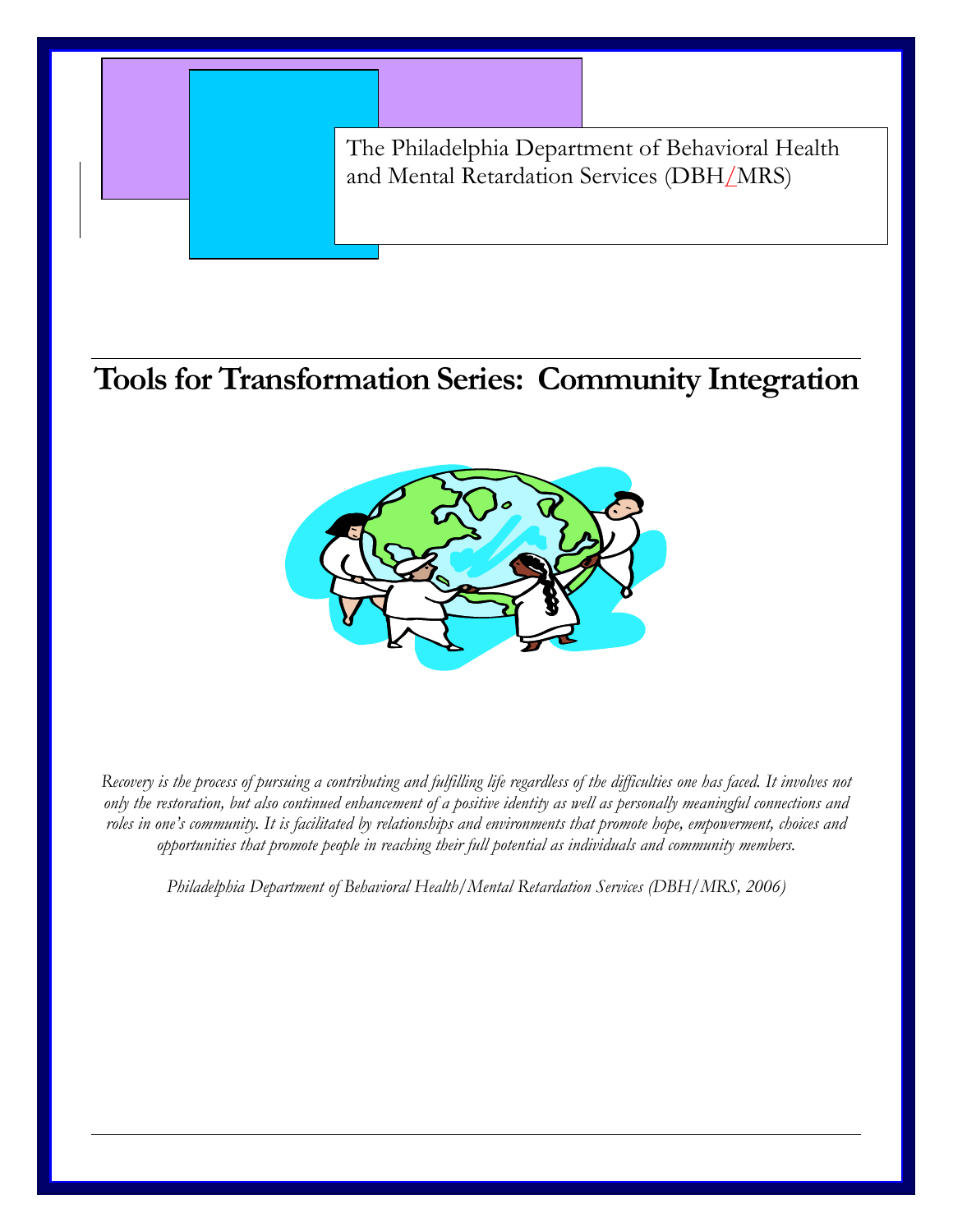# **Table of Contents**

| Section                                                 | Page Number |
|---------------------------------------------------------|-------------|
| Introduction                                            | $3-4$       |
| Community Integration Concept to Practice Paper         | $5-6$       |
| Document for People in Recovery                         | $7 - 8$     |
| Community Inclusion Definition                          | 9           |
| Provider Checklist                                      | $10 - 12$   |
| Person in Recovery Working with Provider Checklist      | $13 - 15$   |
| Person in Recovery Assessing One's Own Daily Activities | 16-18       |
| DBH/MRS Checklist                                       | 19          |
| Resource List                                           | $20 - 24$   |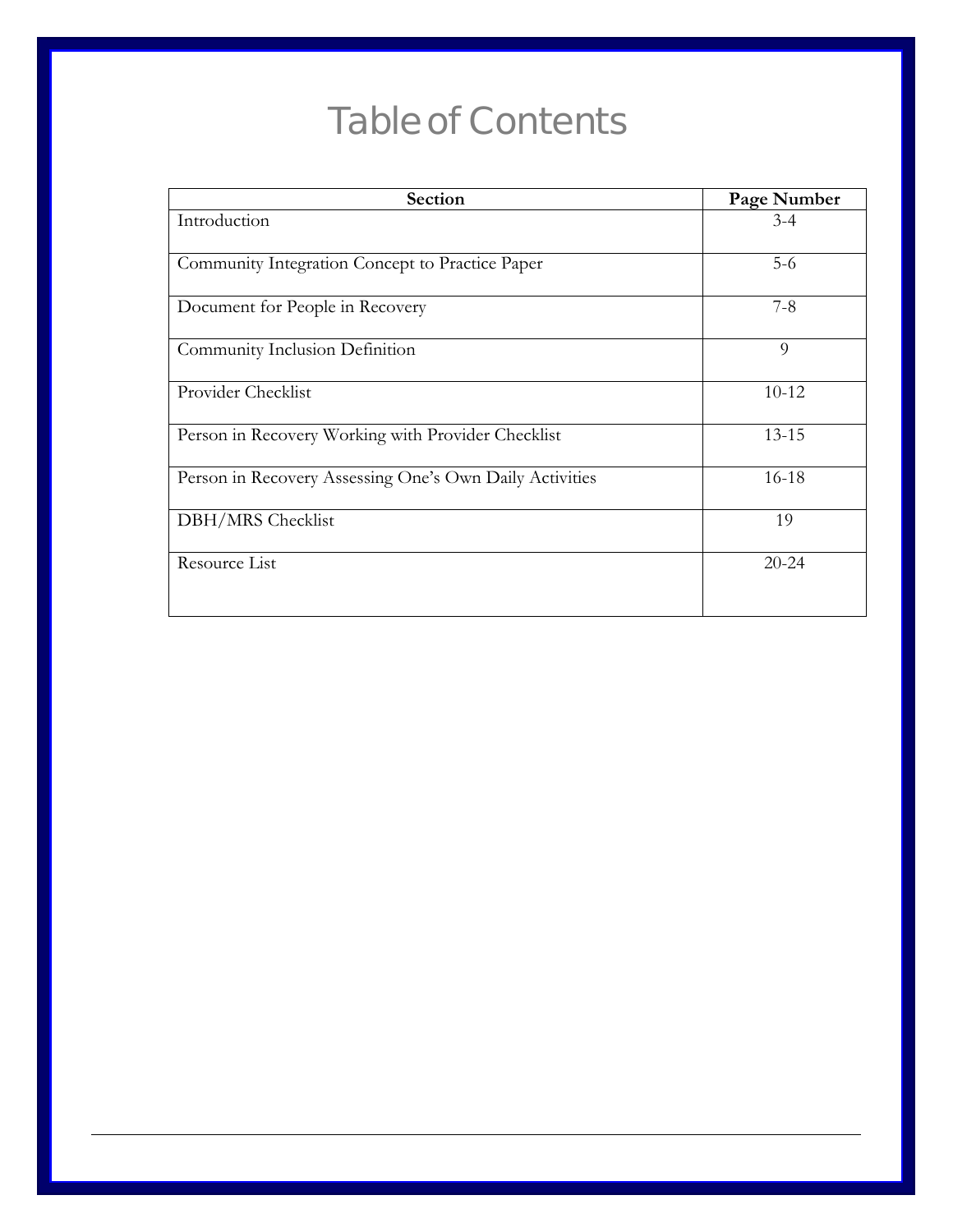## **Introduction**

Creating a recovery‐oriented system of care is a top priority of the Philadelphia Department of Behavioral Health and Mental Retardation Services (DBH/MRS). A recovery‐oriented system is committed to supporting people in moving beyond their problems and challenges to develop a full and meaningful life in the community. This process involves discovering the hopes and dreams of people, who have experienced mental health and/or substance abuse issues, and using the assets of these individuals, their families and the community to achieve these hopes and dreams. It is grounded in the evidence that people impacted by such behavioral health issues can successfully achieve long‐term recovery. In a recovery‐oriented system of care, the thoughts and ideas of individuals and family members in recovery are taken seriously; service providers assertively include people in recovery and their families (as defined by the person) in making decisions. Each individual is treated as a whole person (body, mind and spirit) and in the context of his/her culture.

This document is one of a series of resource packets produced by the DBH/MRS to provide tools and a *greater understanding of key recovery concepts for persons in recovery, family members, service providers and DBH/MRS staff as part of the Philadelphia DBH/MRS Recovery Transformation.*

Each packet in the Tools for Transformation series focuses on a system transformation priority area that has been identified as important by numerous stakeholders in the system. During the next 12 months, these priority areas will be the focus of our recovery transformation. Other resource packet topics include:

3

- recovery planning/person directed planning,
- family inclusion and leadership,
- holistic care,
- partnership,
- extended recovery supports, and
- quality of care.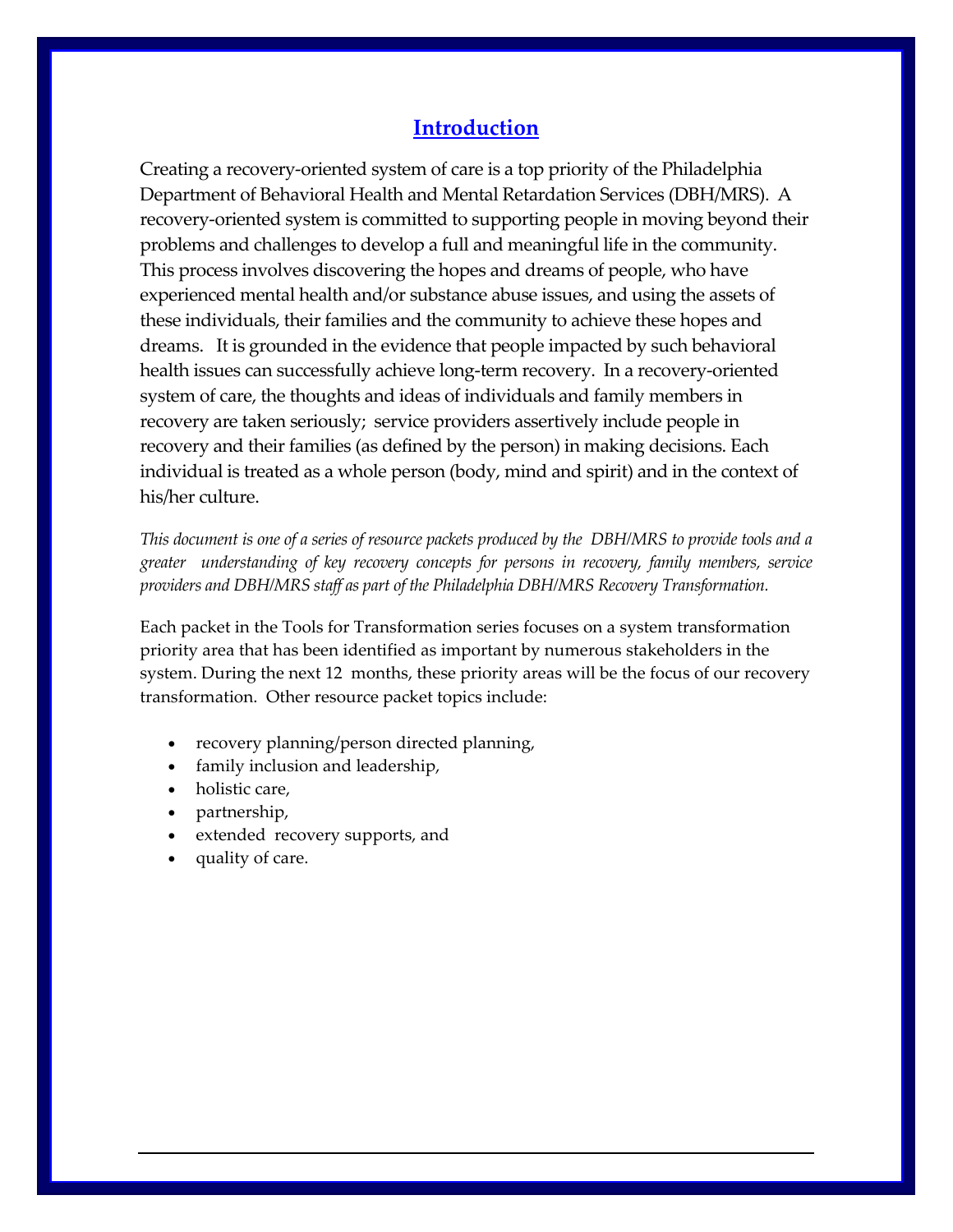### **Each packet has:**

- Information for persons in recovery and providers about the priority area;
- A self assessment checklist for providers that lets them evaluate their own practice in the topic area;
- A similar checklist for people in recovery to think about ways their provider is supporting them in this area and to develop ideas about other ways that support could be given;
- A checklist for people in recovery to explore how they are doing in the area and to get some new ideas for ways they could take more steps in their own recovery;
- A checklist for DBH/MRS staff that lets them evaluate their practices in a priority area;
- A resource list with information that can be obtained through websites, books and articles, and;
- A PowerPoint presentation which can be accessed via the internet and used as an introductory training on the topic.

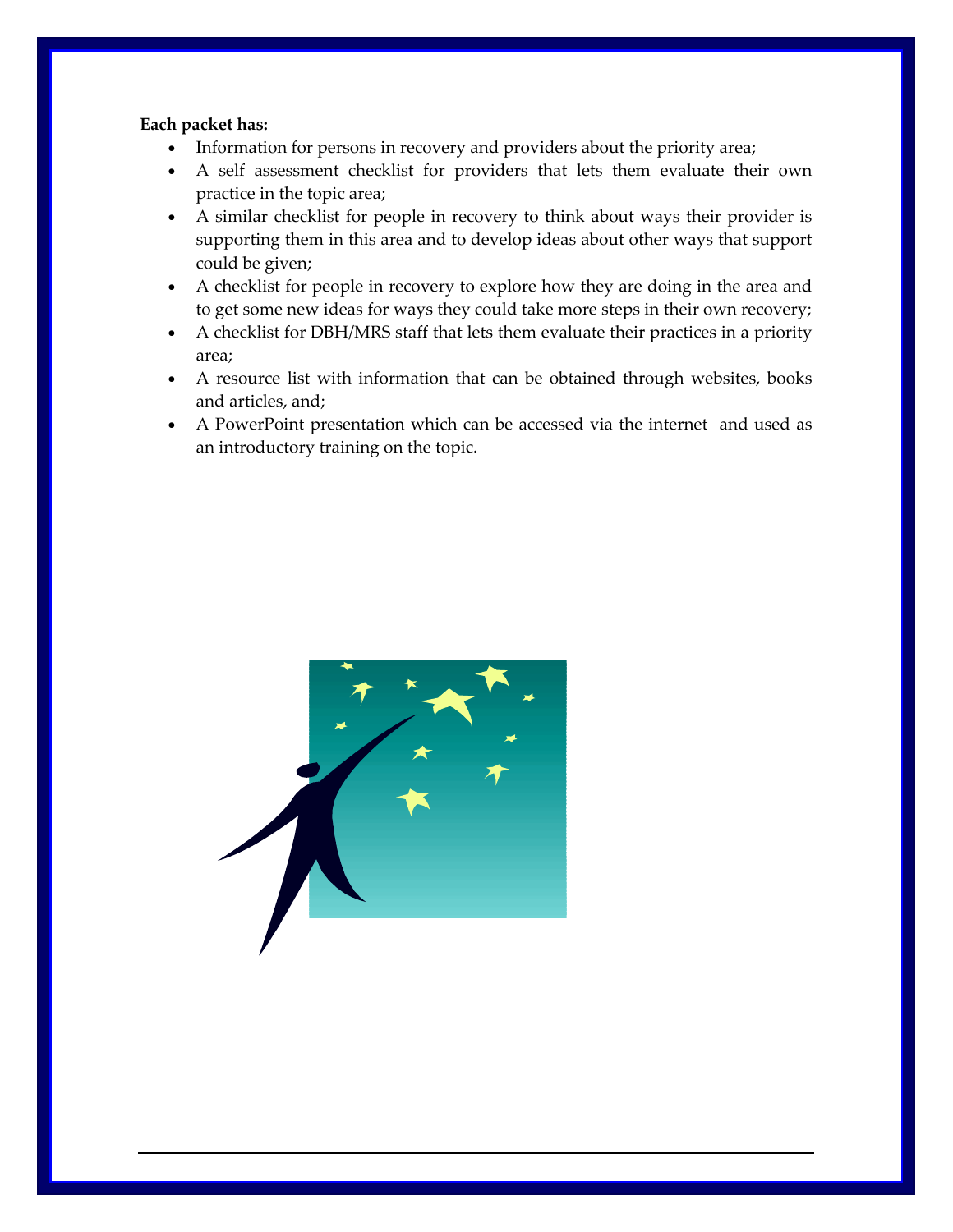## Community Integration is a Right

Community integration is a right of persons in recovery from behavioral health issues. This right is embedded in the 1990 American with Disabilities Act (ADA) and the 1999 Supreme Court Olmstead decision in which it was determined that unnecessary institutionalization of persons who could live in the community with the proper supports is a violation of the ADA. President Bush's 2001 executive order in response to the Olmstead decision and the final report from the President's Mental Health Commission in 2003 have reinforced the notion of community integration and recovery as major policy goals for the design and delivery of mental health care.

## Community Integration Means Increased Opportunities in All Areas of One's Life

Community integration is the opportunity to live in the community, and be valued for one's uniqueness and abilities, like everyone else<sup>[1](#page-4-0)</sup>. This means the opportunity to do all of the things below –

• Work,

 $\overline{a}$ 

- Go to school,
- Be housed in the community,
- Have friendships with peers in recovery and individuals who have not received supports in the behavioral health system,
- Have meaningful social roles, such as parenting, being married or otherwise involved in intimate relationships, being a brother/sister, being a son/daughter,
- Engage in recreational and physical activities ,
- Participate as a citizen, including volunteering, engaging in the political process, and other aspects of civic life,
- Engage in spiritual and religious activities,
- Make choices about treatment and in all other areas of one's life to the same degree that other people can and do.

5

<span id="page-4-0"></span><sup>&</sup>lt;sup>1</sup> Salzer, M.S. (ed.). (2006). Psychiatric Rehabilitation Skills in Practice: A CPRP Preparation and Skills Workbook. Columbia, MD.: United States Psychiatric Rehabilitation Association.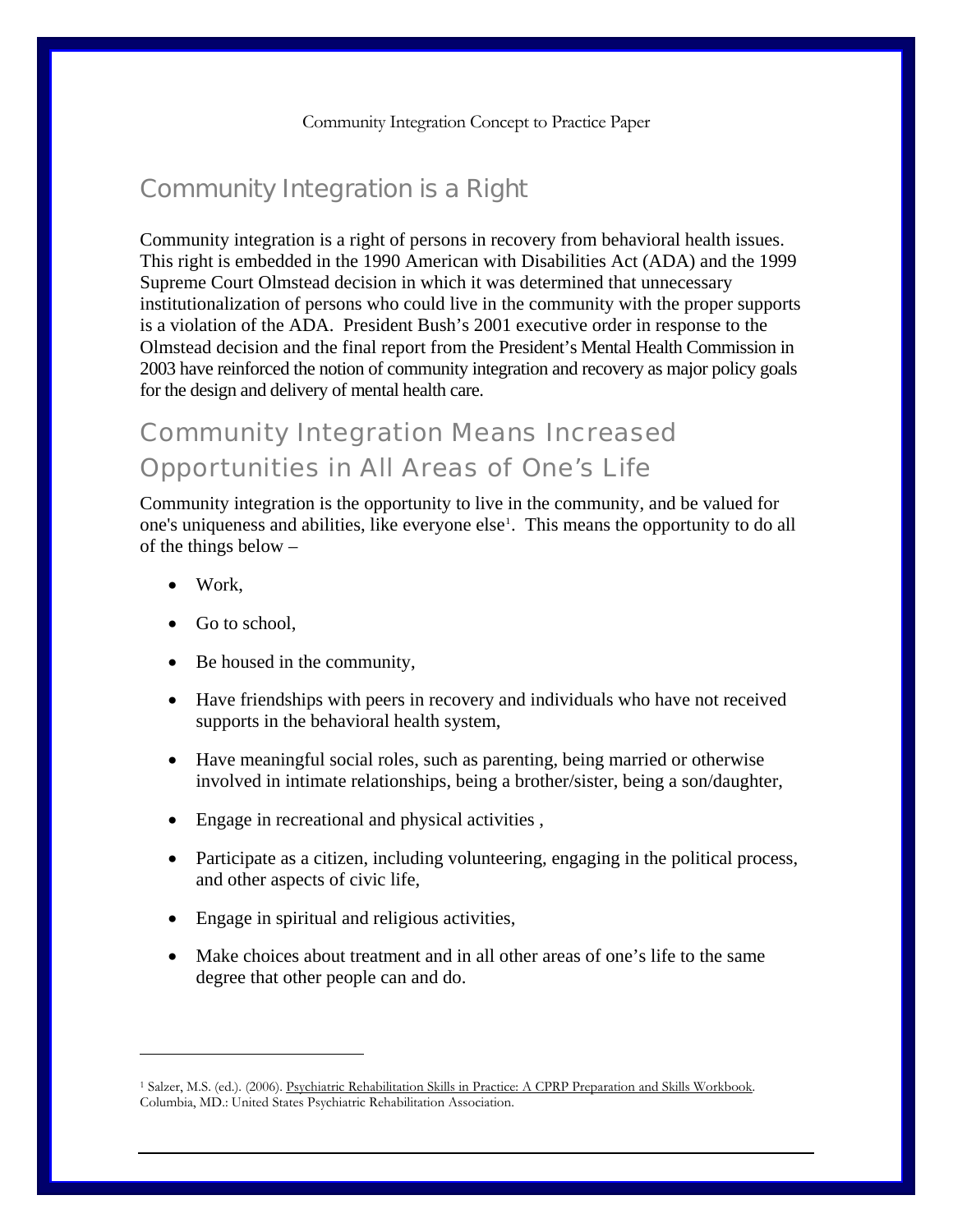# Community Integration Principles: Addressing Barriers and Providing Supports

Old views on disability were that people with physical, sensory, cognitive, or psychiatric impairments *did not* have the ability to go to work, go to school and live in the community. The current view is that people with impairments do not fully participate in the community because of a poor fit between the person and their environment. Opportunity is promoted by removing barriers that limit people in recovery from participating in the community and ensuring that individualized supports are readily available for participation in all desired areas.

Addressing environmental barriers experienced by individuals in recovery is similar to ensuring that curb cuts, ramps, and accessible bathrooms are available for persons who utilize wheelchairs; televisions have closed captioning capabilities and stations use this technology for persons who are hearing impaired; and signs are available in Braille for individuals who have sight impairments. Addressing environmental barriers includes those that affect everyone (e.g., negative beliefs, prejudice and discrimination, lack of access) and those that affect a specific individual in a particular environment. Supports can include psychiatric rehabilitation programs (e.g., supported housing, supported employment, supported education, peer support) and encouragement. Supports can also be offered by all behavioral health providers in whatever service they provide.

## Increased Opportunities Leads to Increased Participation and Enhanced Recovery

There is overwhelming evidence that reducing barriers and providing supports enhances opportunities that lead to greater participation (e.g., voting, work, education, athletics) and presence in the community for numerous disenfranchised groups. It is expected that greater opportunities and participation will enhance a person's well-being and recovery. This Community Integration framework is presented below.

*Community Integration Framework<sup>1</sup>(Salzer,2006)* 

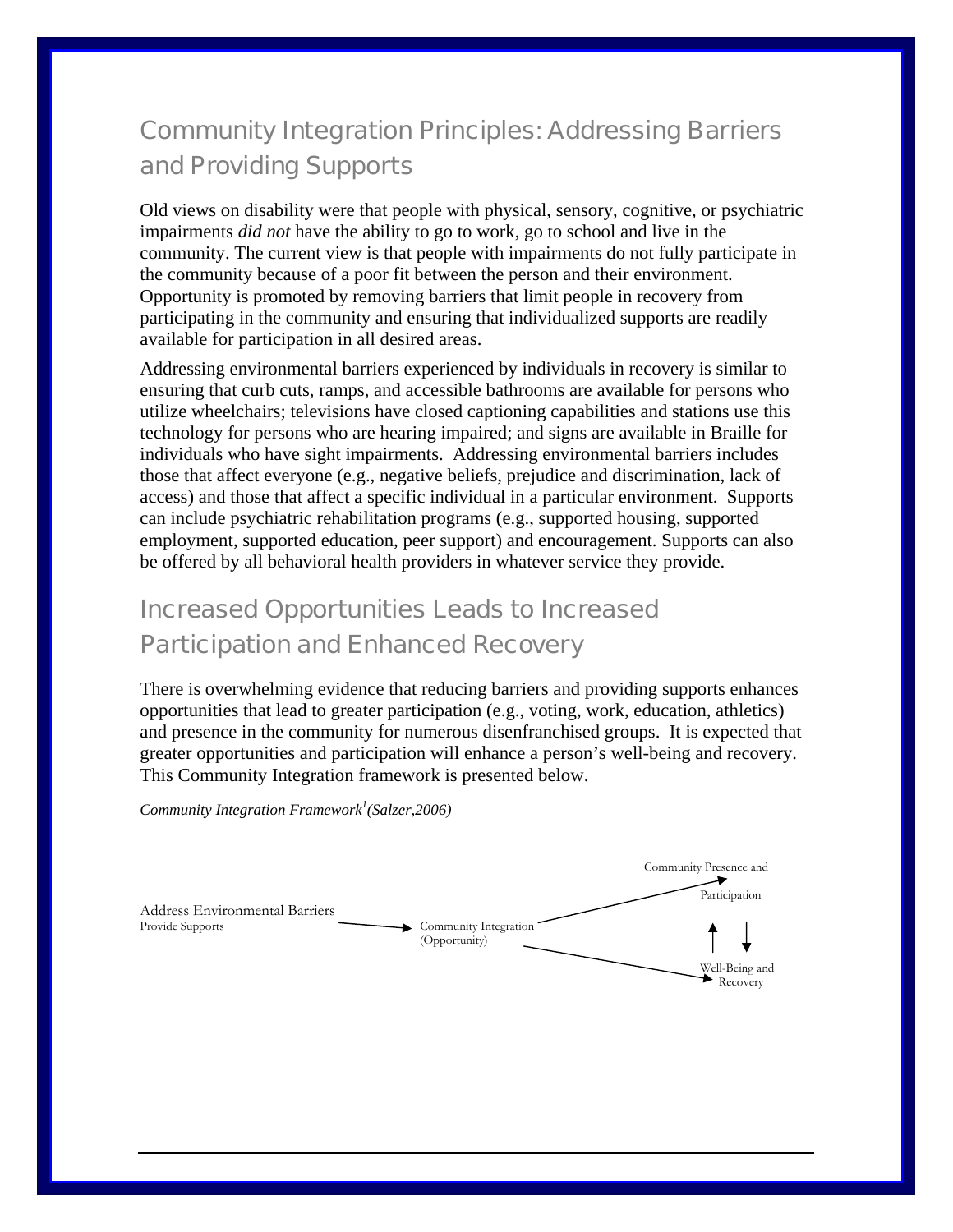## Document for People in Recovery

Person In Recovery Perspectives on Community Integration

The experience of community integration means many things to people in recovery. The following is a list of what people in recovery said community integration meant to them - -

| One thing leads to<br><i>another</i>                                    | Taking advantage of opportunities leads to new opportunities.<br>Every door opens another door $-$ one things leads to another.                                                                                                                                                                                                                                                                                                                                                                  |
|-------------------------------------------------------------------------|--------------------------------------------------------------------------------------------------------------------------------------------------------------------------------------------------------------------------------------------------------------------------------------------------------------------------------------------------------------------------------------------------------------------------------------------------------------------------------------------------|
| <b>Discover new talents</b>                                             | Try to do things that I didn't know I could do. Discover<br>new talents and abilities. Don't always know what we will<br>enjoy. Try it and I may just like it!                                                                                                                                                                                                                                                                                                                                   |
| Confidence                                                              | I have confidence in my abilities.                                                                                                                                                                                                                                                                                                                                                                                                                                                               |
| Overcoming fear of<br><i>failure</i>                                    | There is no such thing as "failure" when trying to do<br>something that I want to do. I will count my attempts to<br>do things as a success regardless of the outcome.<br>Everyone makes mistakes or is not perfect. My<br>imperfections are NOT because I am a person in recovery.<br>Living and participating in the community has risks for<br>everyone. I am willing to take risks just like everyone<br>else.                                                                               |
| Overcoming fear of<br>disappointing others                              | When I choose to do something that I want to do, I do not<br>worry about what others think.                                                                                                                                                                                                                                                                                                                                                                                                      |
| Ignoring negative<br>expectations and<br>embracing high<br>expectations | I will ignore the low expectations that some may have of<br>me. I will listen to the high expectations and view them as<br>meaning that others have confidence in me and my<br>abilities. High expectations might lead to greater<br>achievement. My expectations of myself are most<br>important, but I will take the high expectations of others<br>into consideration. I will not be dissuaded from pursuing<br>my goals even if I do not initially or ever achieve the high<br>expectations. |
| <b>Family</b>                                                           | Re-connecting or connecting to family for possibly the<br>first time.                                                                                                                                                                                                                                                                                                                                                                                                                            |
| <b>Personal Passions</b>                                                | Finding your passion (e.g., school, work, faith, family, a<br>significant other) and pursuing it.                                                                                                                                                                                                                                                                                                                                                                                                |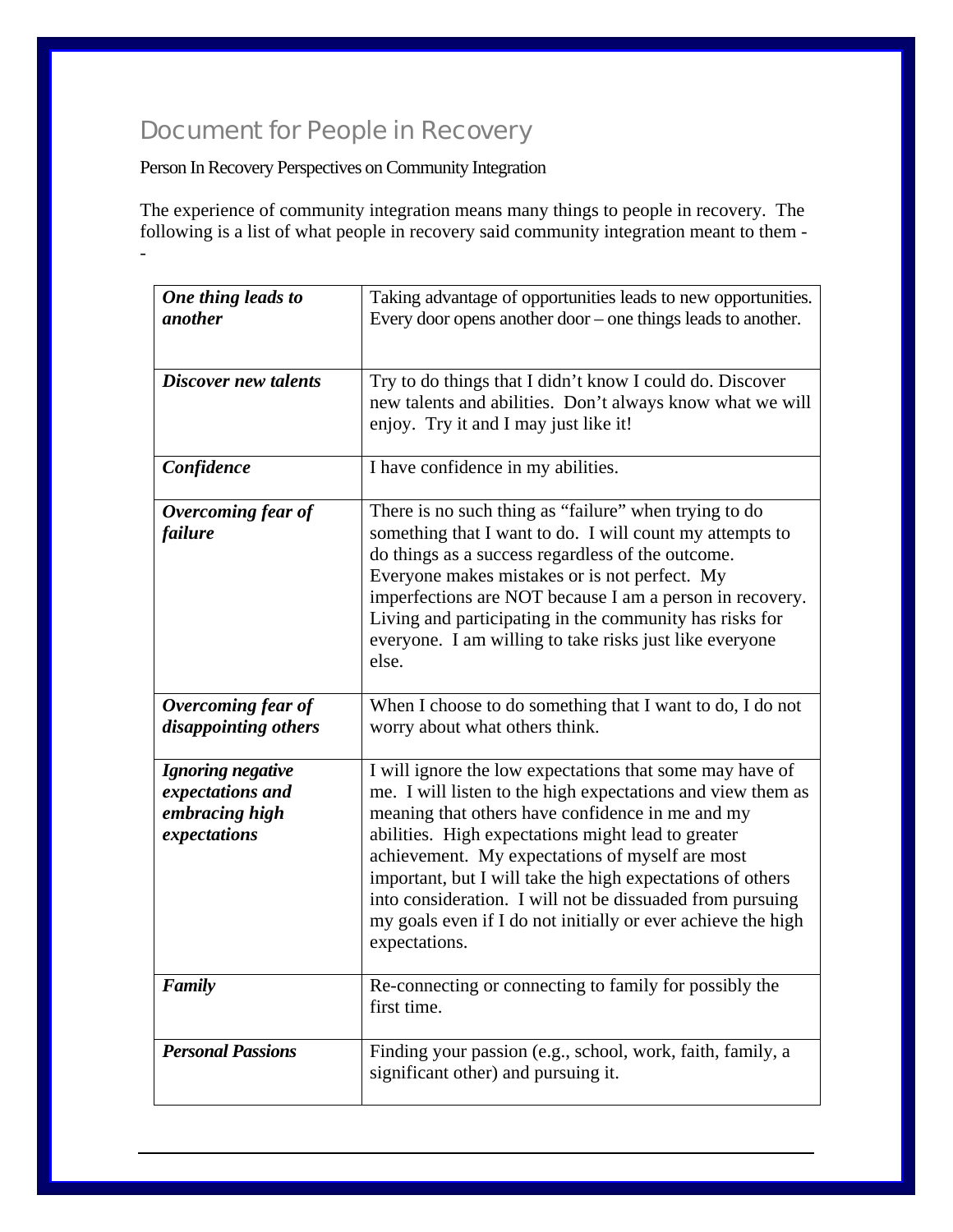| <b>Assimilation rather than</b><br>segregation                                                       | Becoming part of the community rather than living a<br>separate, segregated existence.                                                                                                                                                                                                                                                                                                                                                        |
|------------------------------------------------------------------------------------------------------|-----------------------------------------------------------------------------------------------------------------------------------------------------------------------------------------------------------------------------------------------------------------------------------------------------------------------------------------------------------------------------------------------------------------------------------------------|
| <b>Active rather than passive</b>                                                                    | Not waiting for an invitation to participate in whatever I<br>want to do. Not asking for permission to participate.                                                                                                                                                                                                                                                                                                                           |
| <b>Personal responsibility</b>                                                                       | Doing for myself rather than depending solely on others.<br>Asking for support when I need it, but not letting others do<br>things for me and taking away my opportunities to be<br>successful and taking the credit for my success.                                                                                                                                                                                                          |
| Self-acceptance                                                                                      | Having a sense of who I am. Accepting myself.                                                                                                                                                                                                                                                                                                                                                                                                 |
| Living like others live                                                                              | Living a life like everyone $else - experience$ the same<br>successes and same failures as others.                                                                                                                                                                                                                                                                                                                                            |
| <b>Changes in relationships</b>                                                                      | Relationships will change with providers, other persons in<br>recovery, my family, and with others in the community.<br>This is good.                                                                                                                                                                                                                                                                                                         |
| Living a life in the<br>community rather than<br>living a life in the<br>behavioral health<br>system | Moving away from the program and having a life in the<br>community. Live my life in the community not just in the<br>program. Relationships will happen in the community<br>rather than just in behavioral health programs. Interactions<br>that take place in the community are different, and less<br>focused on me as a "patient" and more focused on me as a<br>person compared to those that take place in programs and<br>in an agency. |
| Live my own life and not<br>being concerned about<br>what others think of me                         | Not necessarily being accepted fully in the community.<br>Need to live my own life without worrying about what<br>others think of me. Recognizing and embracing my right<br>to go where I want and do what I want to the same degree<br>as everyone else.                                                                                                                                                                                     |
| <b>Sense of community</b>                                                                            | Feeling a sense of belonging and connection.                                                                                                                                                                                                                                                                                                                                                                                                  |
| Giving back to others<br>and society                                                                 | Feeling productive. Earning my keep and contributing to<br>society. Being a contributing citizen.                                                                                                                                                                                                                                                                                                                                             |

8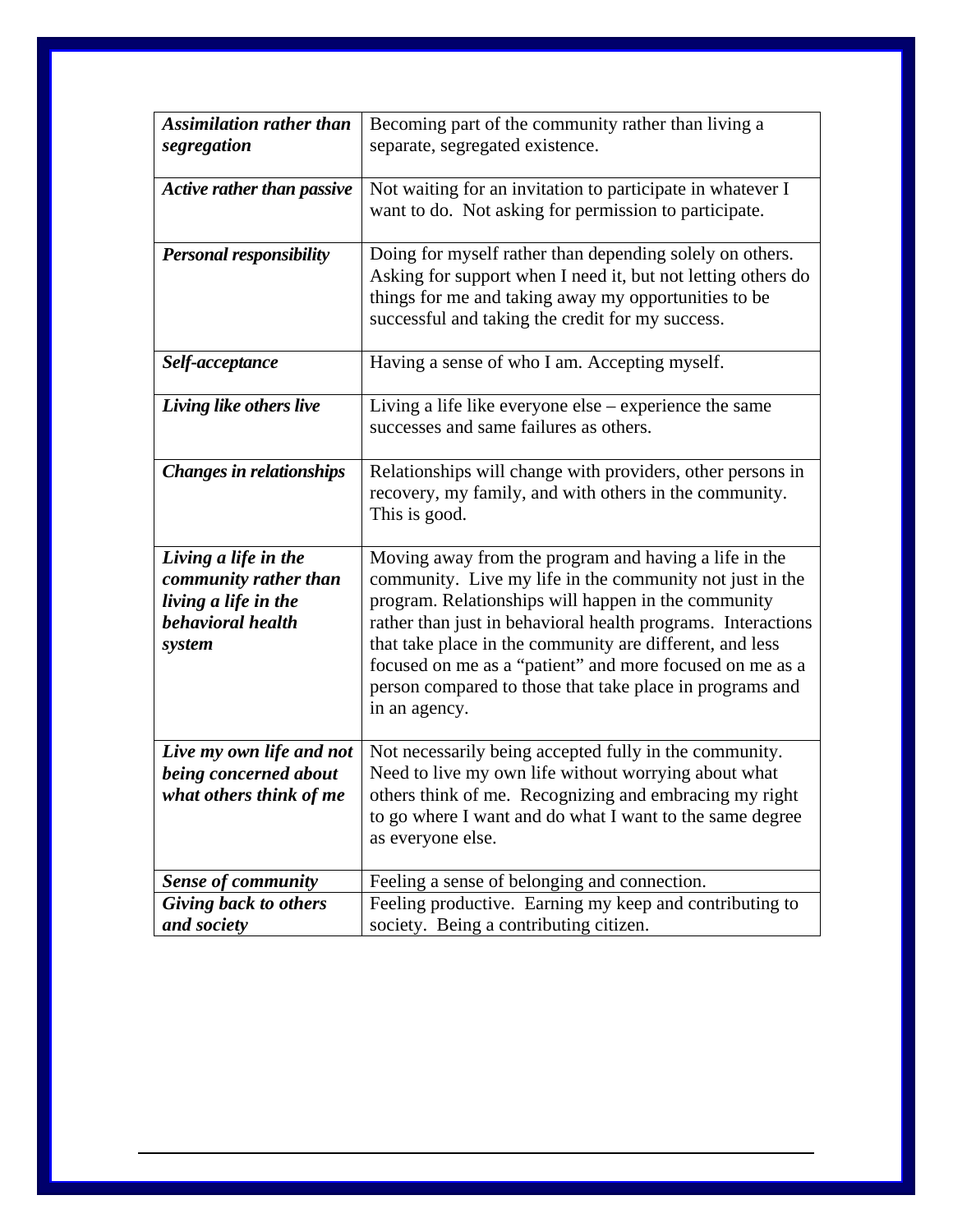## **Community Inclusion/Community Opportunities**

**Four checklists follow this definition of Community Inclusion/Community Opportunities. If the checklists are provided separately, you may decide to include this definition.** 

Community inclusion/opportunitiesThe focus is on nesting recovery in the person's natural environment, integrating the individuals/families in recovery into the larger life of the community, tapping the support and hospitality of the larger community, developing recovery community resources; and encouraging service contributions from and to the larger community. Connection to the community is viewed as integral to long-term recovery.

9

(Blueprint for Change, Philadelphia DBH/MRS, 2006)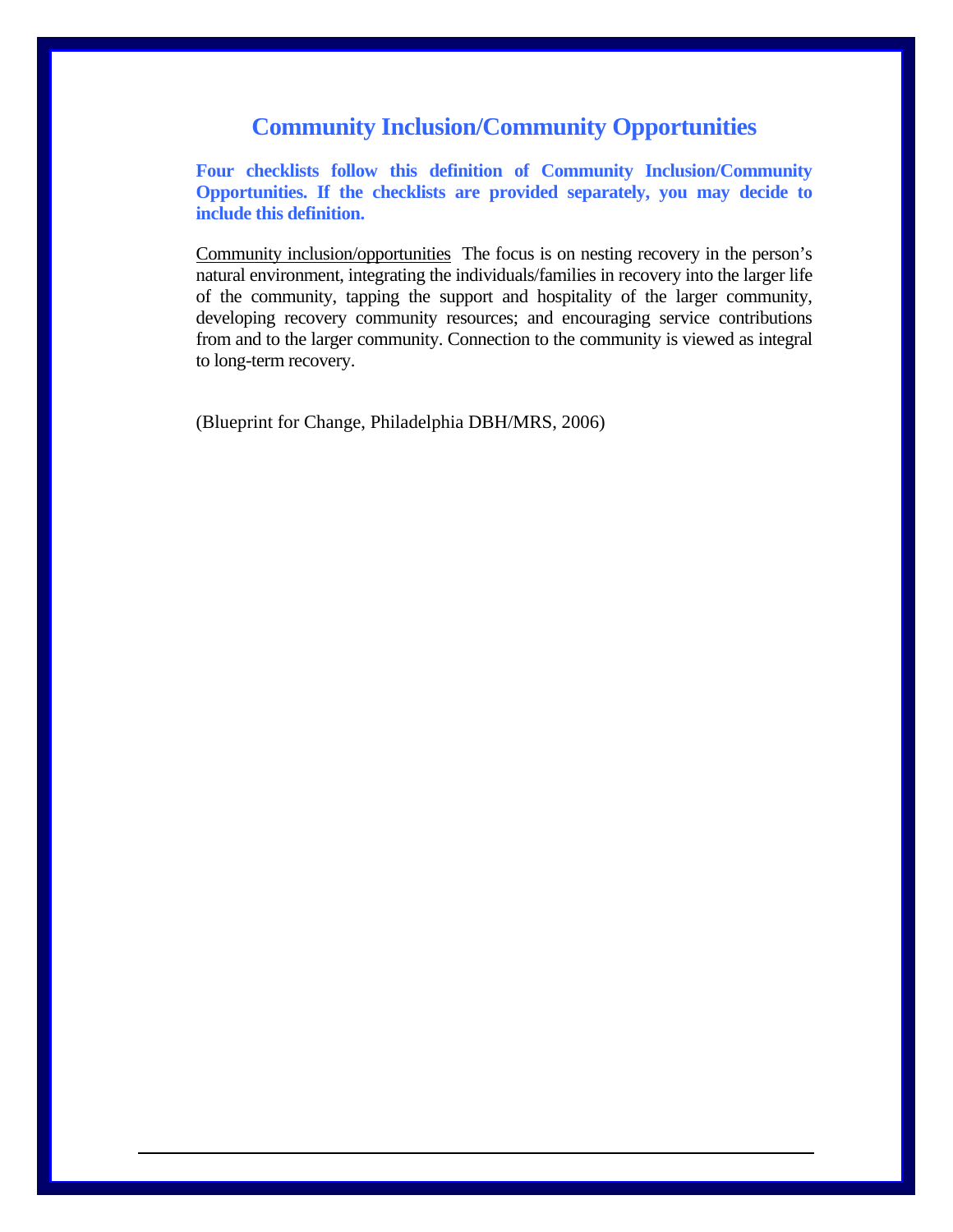## Provider Checklist- Please think about your own practices and see how many of these activities support community integration.

| <b>Statement</b>                                                                                                                                                            | Yes | <b>No</b> | <b>Notes</b> |
|-----------------------------------------------------------------------------------------------------------------------------------------------------------------------------|-----|-----------|--------------|
| I assist people in finding and maintaining<br>housing in the communities they wish to live in<br>and that meet their interests.                                             |     |           |              |
| I provide support, encouragement and guidance<br>for people to pursue additional education.                                                                                 |     |           |              |
| I provide information on volunteer opportunities<br>and encourage them to be aware of community<br>issues and vote.                                                         |     |           |              |
| I encourage people to discuss their<br>religious/spiritual beliefs and assist them with<br>locating a place of worship.                                                     |     |           |              |
| I assist people in securing affordable and reliable<br>transportation, including creative strategies<br>involving car- and ride-sharing with friends and<br>family members. |     |           |              |
| I learn about community resources that are<br>available to persons in recovery. Encourage<br>people to utilize these resources.                                             |     |           |              |
| I have access to information about entitlements<br>and benefits.                                                                                                            |     |           |              |

10

Provider Checklist continued on the next page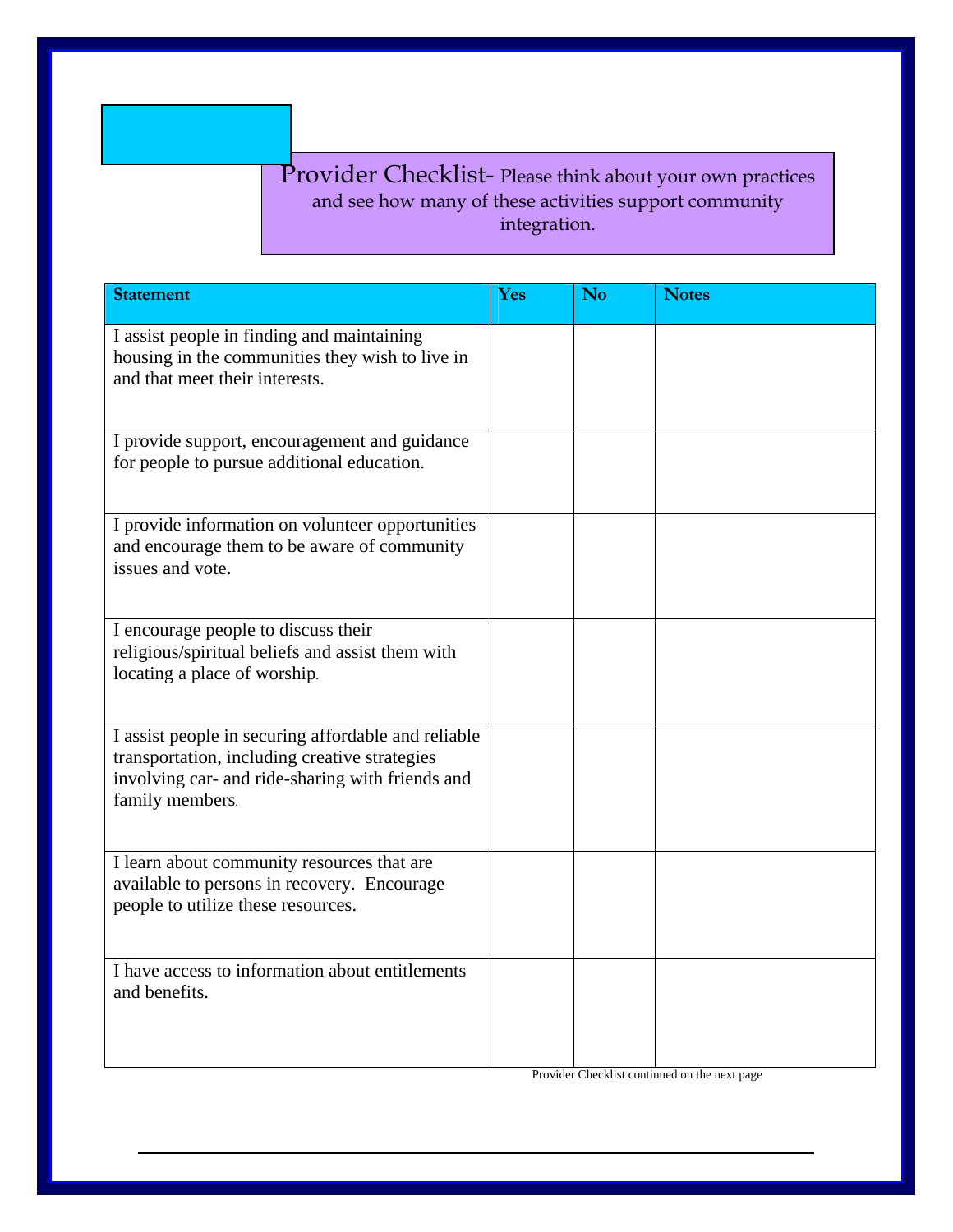| <b>Statement</b>                                                                                                                                                                                                                      | Yes | No | <b>Notes</b> |
|---------------------------------------------------------------------------------------------------------------------------------------------------------------------------------------------------------------------------------------|-----|----|--------------|
|                                                                                                                                                                                                                                       |     |    |              |
| I enhance my relationships with local human<br>service agencies and develop reciprocal<br>relationships with them by giving and receiving<br>resources. I provide consultation to them on<br>how to best support persons in recovery. |     |    |              |
| I develop reciprocal relationships with<br>community businesses, educational institutions,<br>religious organizations, recreational<br>organizations, and other entities.                                                             |     |    |              |
| I link individuals I serve to vocational<br>assistance, job training, and job placement<br>services.                                                                                                                                  |     |    |              |
| I encourage and assist people to participate in<br>recreational and physical activities.                                                                                                                                              |     |    |              |
| I encourage and assist people with developing<br>relationships and making friends with other<br>persons in recovery and individuals in the<br>community.                                                                              |     |    |              |
| I provide information on how to establish and<br>maintain intimate relationships, and discuss<br>barriers (including medication side effects), and<br>strategies to overcome these barriers.                                          |     |    |              |

**Provider Checklist Continued on the Next Page**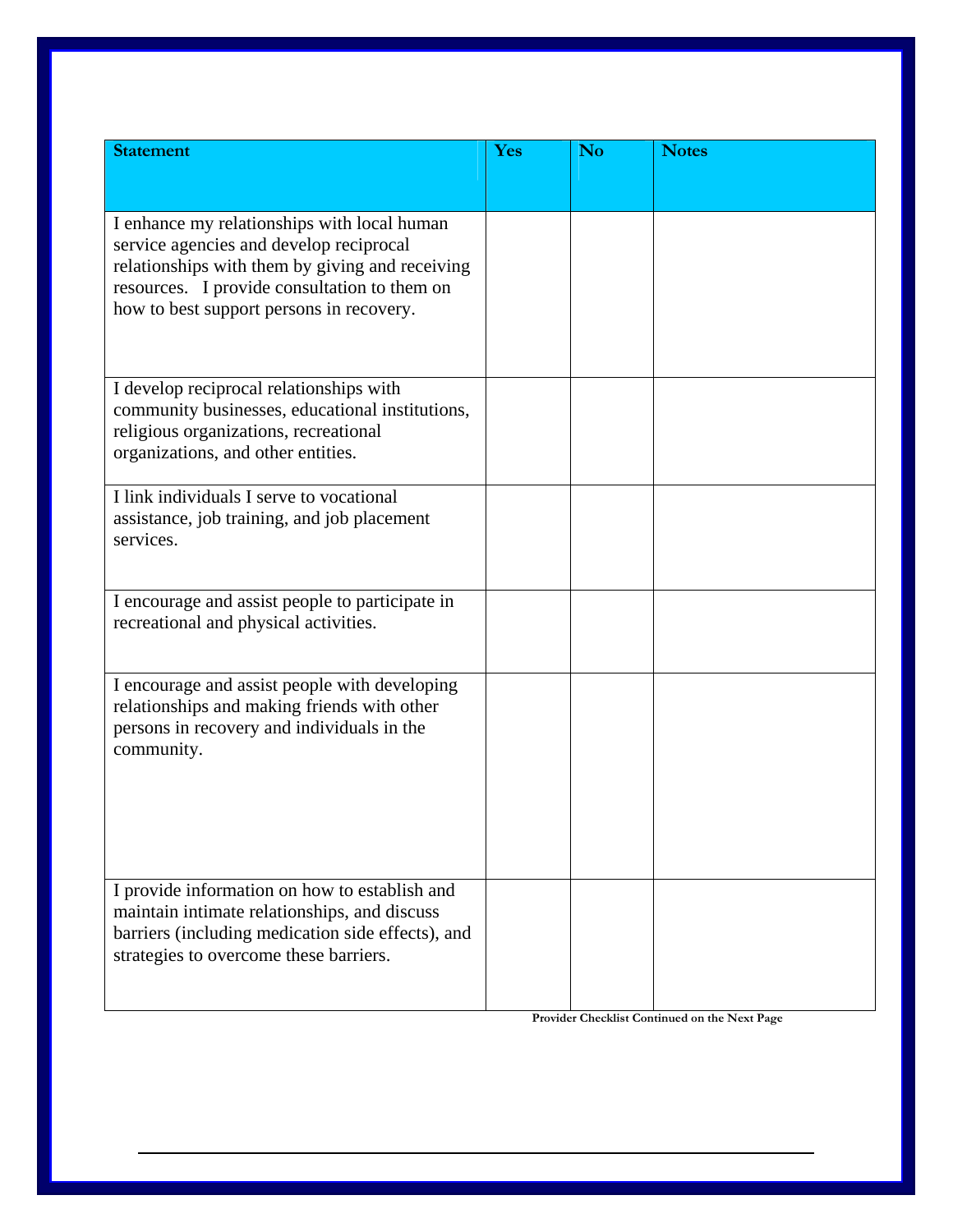| <b>Statement</b>                                                                                                                                                                                                                                                                                                                                                                                    | Yes | N <sub>o</sub> | <b>Notes</b> |
|-----------------------------------------------------------------------------------------------------------------------------------------------------------------------------------------------------------------------------------------------------------------------------------------------------------------------------------------------------------------------------------------------------|-----|----------------|--------------|
| I provide encouragement and assistance to<br>parents in recovery to help them maintain<br>custody of their children and to enhance their<br>well-being and that of their child(ren) (e.g.<br>encouragement to participate in peer support<br>groups for parents, assist them to find a peer<br>advocate, parent training).                                                                          |     |                |              |
| I provide information and support to allow<br>persons to maintain their physical health (e.g.<br>assist them in securing health insurance, discuss<br>healthy diets and exercises).                                                                                                                                                                                                                 |     |                |              |
| I encourage and support people in making their<br>own decisions about their behavioral health<br>treatment, including true participation in<br>treatment/recovery planning, completion of<br>psychiatric advanced directives or another type<br>of crisis plan, and assistance in identifying their<br>interests and desires without imposing my<br>opinions about what is or what is not feasible. |     |                |              |
| I encourage and support individuals in recovery<br>to start self-help, mutual-aid groups at my<br>agency and provide resources to ensure the long-<br>term success and independence of such groups.                                                                                                                                                                                                 |     |                |              |
| I learn about various stigma-busting efforts,<br>including low-cost/low-technology strategies,<br>that can be initiated with the providers in my<br>agency and within the larger community.                                                                                                                                                                                                         |     |                |              |

**End of Provider Checklist**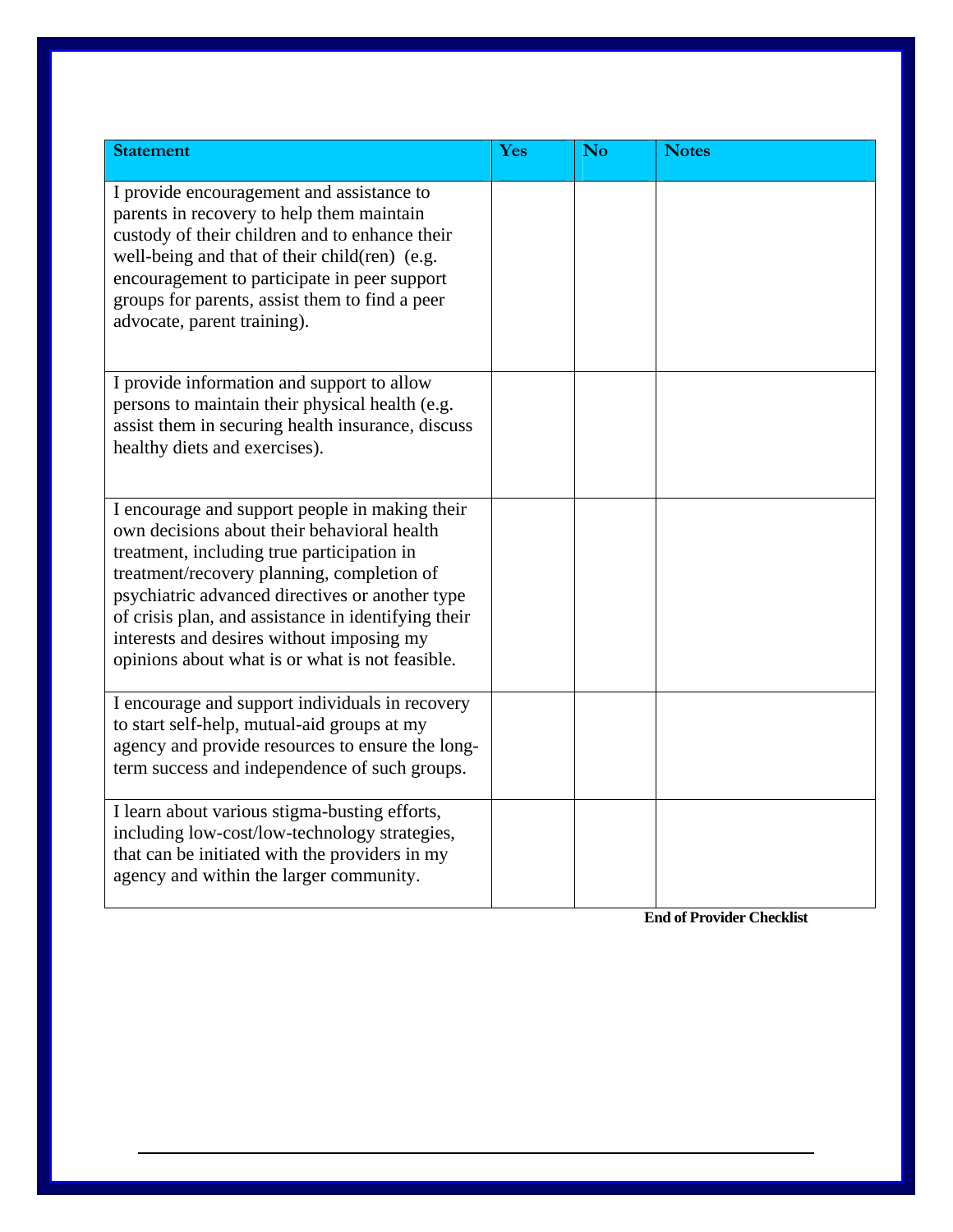Person in Recovery Working with Provider Checklist **1**- Persons in Recovery can assess whether the provider is promoting community integration by determining whether they are engaged in the following activities (this is a non-exhaustive list):

| <b>Statement</b>                                                                                                                                       | Yes | <b>No</b> | <b>Notes</b> |
|--------------------------------------------------------------------------------------------------------------------------------------------------------|-----|-----------|--------------|
| My provider assists me in finding and<br>maintaining housing and considers my wishes in<br>looking for these resources.                                |     |           |              |
| My provider assists me in pursuing educational<br>opportunities (e.g. selecting a program of study<br>and getting financial aid).                      |     |           |              |
| My provider informs me of opportunities to<br>volunteer and supports me in becoming involved<br>in my community.                                       |     |           |              |
| My provider assists me with registering to vote,<br>provides opportunities to learn about candidates'<br>positions on issues that are important to me. |     |           |              |
| My provider assists me in getting affordable and<br>reliable transportation.                                                                           |     |           |              |
| My provider assists me with job searches,<br>provides job training, and job placement.                                                                 |     |           |              |

**Person in Recovery Checklist 1 continued on the next page**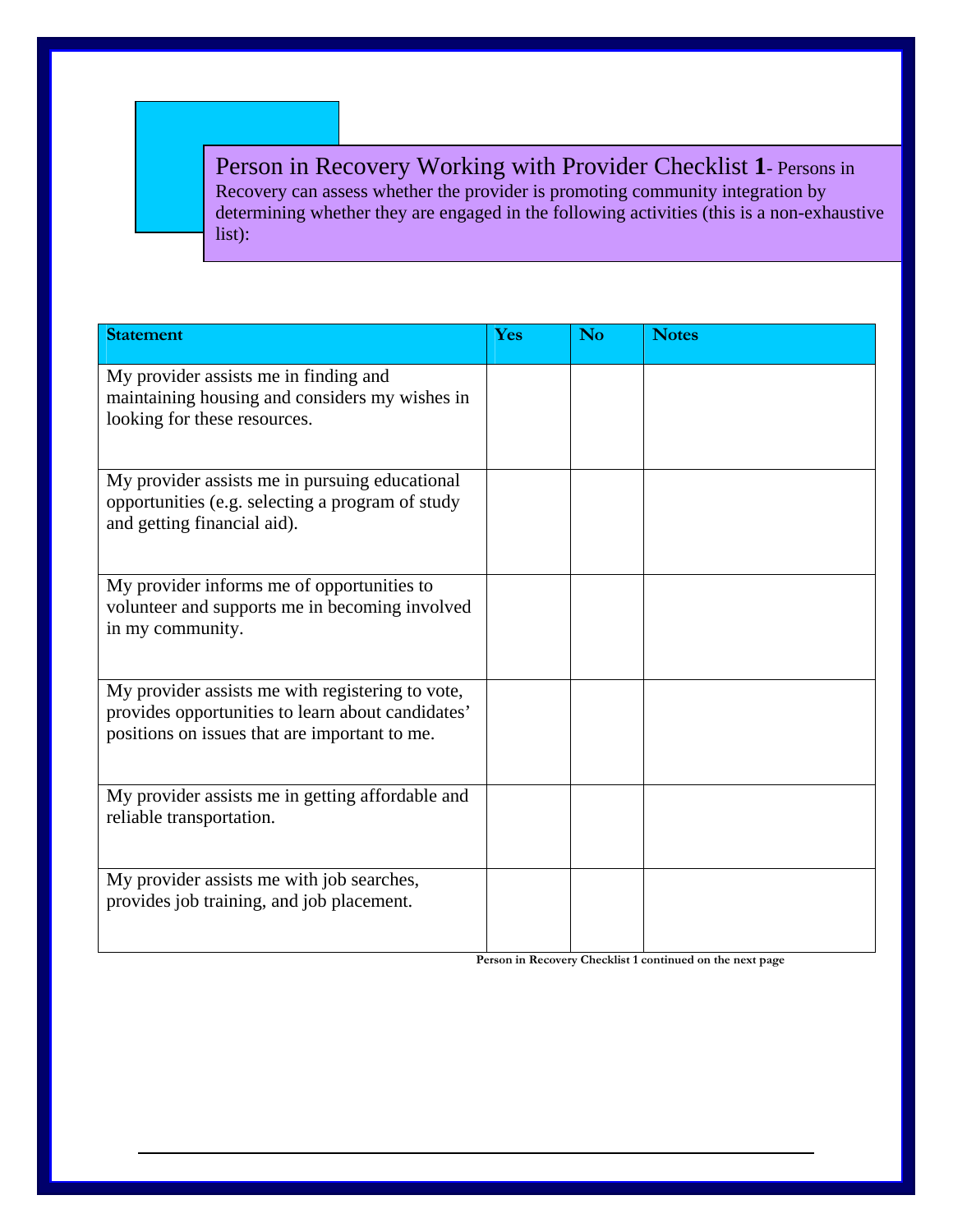| <b>Statement</b>                                                                                                                                                                                                                                                        | Yes | <b>No</b> | <b>Notes</b> |
|-------------------------------------------------------------------------------------------------------------------------------------------------------------------------------------------------------------------------------------------------------------------------|-----|-----------|--------------|
| My provider encourages me to become involved<br>in activities that are of interest to me and to make<br>friends outside of the mental health and drug and<br>alcohol treatment.                                                                                         |     |           |              |
| My provider supports and encourages me to be<br>involved in intimate relationships if I so choose.                                                                                                                                                                      |     |           |              |
| I can discuss sexual side effects of my<br>medications with my provider.                                                                                                                                                                                                |     |           |              |
| My provider assists me in locating resources for<br>parents (e.g. local support groups, assists me in<br>finding a peer advocate).                                                                                                                                      |     |           |              |
| My provider assists me in maintaining my<br>physical health (e.g. helps me to obtain health<br>insurance, teaches me about good nutrition and<br>exercise practices, connects me with community<br>based educational groups like diabetic<br>education/support groups). |     |           |              |
| My provider assists me in making my own<br>decisions about my mental health and/or<br>addictions treatment.                                                                                                                                                             |     |           |              |
| My provider has encouraged me to attend a self-<br>help/mutual-aid group and helped me find the<br>location and times these groups meet.                                                                                                                                |     |           |              |
| My provider collaborates with me to find about<br>community resources outside of this agency that<br>might be helpful to me.                                                                                                                                            |     |           |              |

**Person in Recovery Checklist 1 continued on the next page**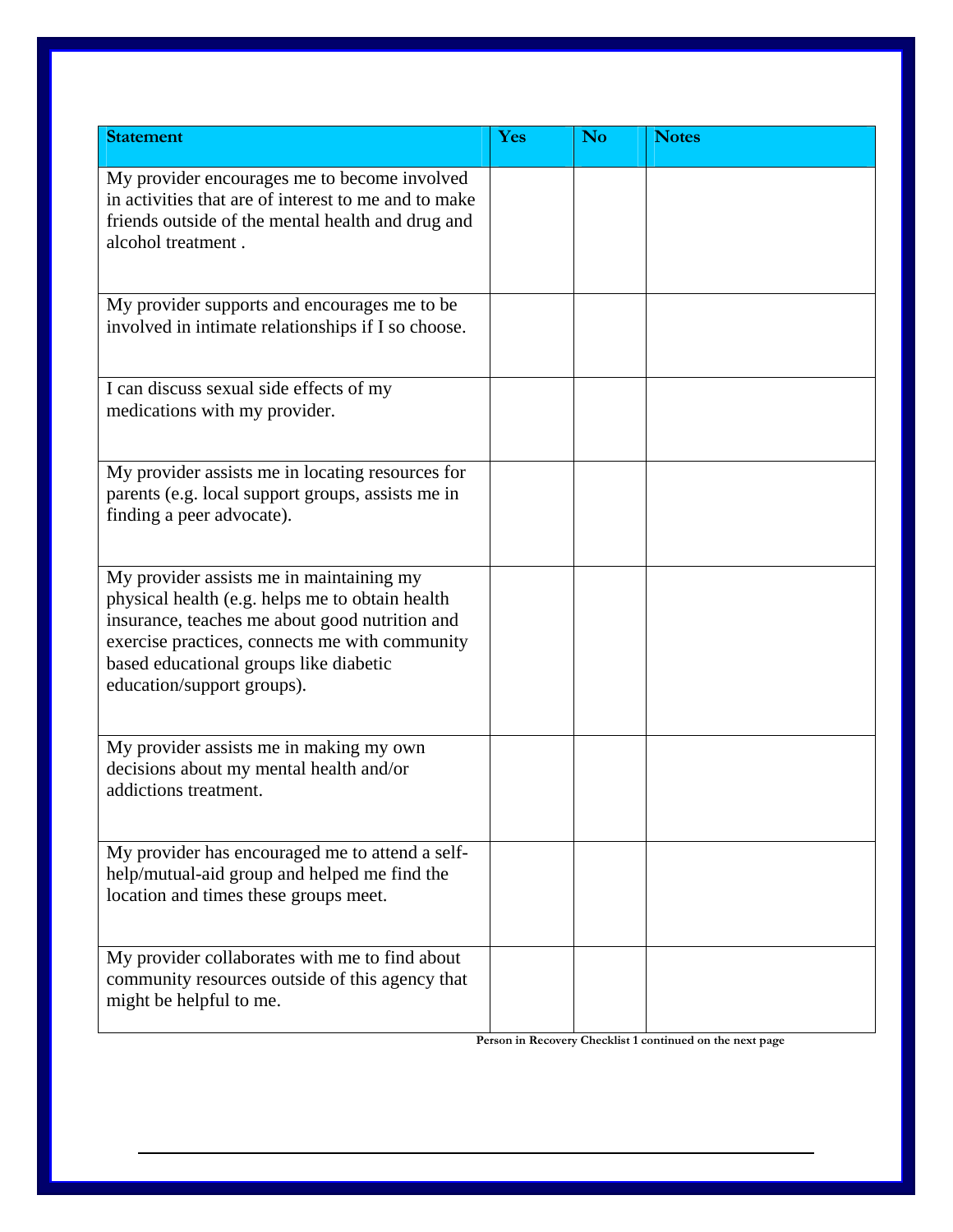| <b>Statement</b>                                                                                                                                                                                                 | Yes | No | <b>Notes</b> |
|------------------------------------------------------------------------------------------------------------------------------------------------------------------------------------------------------------------|-----|----|--------------|
| My provider does not make negative comments<br>about people with mental health and/or substance<br>abuse issues or make me feel like I am not a<br>good person just because I have a behavioral<br>health issue. |     |    |              |
| My provider is actively involved in the<br>community to reduce negative beliefs, prejudice,<br>and discrimination toward persons in recovery.                                                                    |     |    |              |
| My provider has confidence in my abilities to<br>live in the community like everyone else.                                                                                                                       |     |    |              |

**End of Person in Recovery Checklist 1**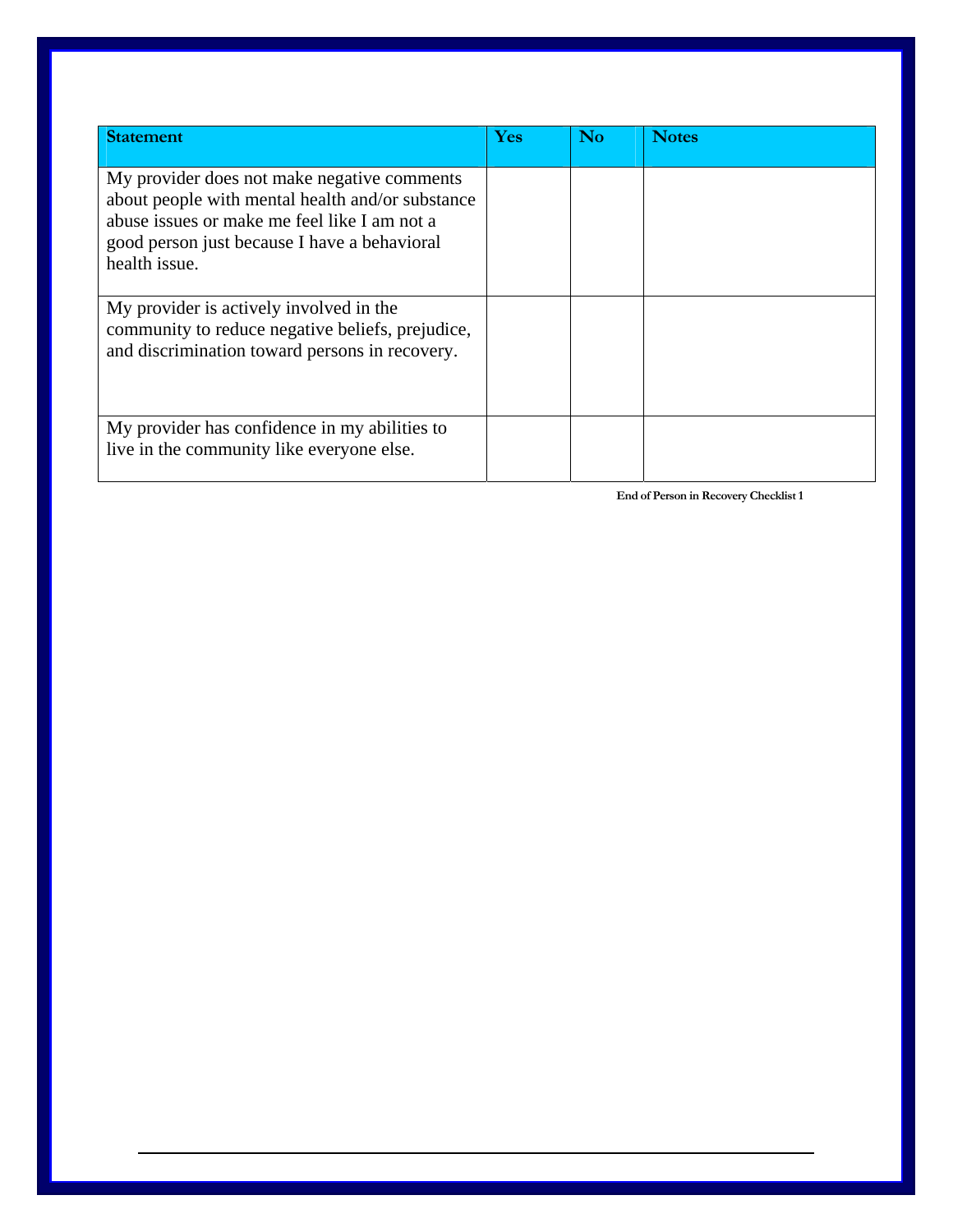# Person in Recovery-Assessing One's Own Daily

Activities Checklist **2**- Persons in recovery can do some of the following things to promote their own community integration and take  $\mathbf{d}$  is in its contribution of  $\mathbf{d}$  is in the following  $\mathbf{d}$ 

| <b>Statement</b>                                                                                                                                            | Yes | <b>No</b> | <b>Notes</b> |
|-------------------------------------------------------------------------------------------------------------------------------------------------------------|-----|-----------|--------------|
| I have completed the attached community<br>integration worksheet and have discussed it with<br>friends, family members, providers, and other<br>supporters. |     |           |              |
| I know my rights as a person in recovery and<br>make sure that my rights are respected.                                                                     |     |           |              |
| I identify transportation options that may increase<br>my opportunities to participate in the community.                                                    |     |           |              |
| I know what I want around me and who I want<br>around me to be whole and healthy and take the<br>steps to make it happen.                                   |     |           |              |
| I am able to do things I enjoy by myself when I<br>want to.                                                                                                 |     |           |              |
| I read the newspaper to look for events and<br>activities I might enjoy.                                                                                    |     |           |              |
| I go to restaurants and other places in the<br>community with my peers and friends instead of<br>just talking with them at the agency or in a<br>program.   |     |           |              |
| I see opportunities as something positive rather<br>than a negative challenge.                                                                              |     |           |              |

**Person in Recovery Checklist 2 continued on the next page**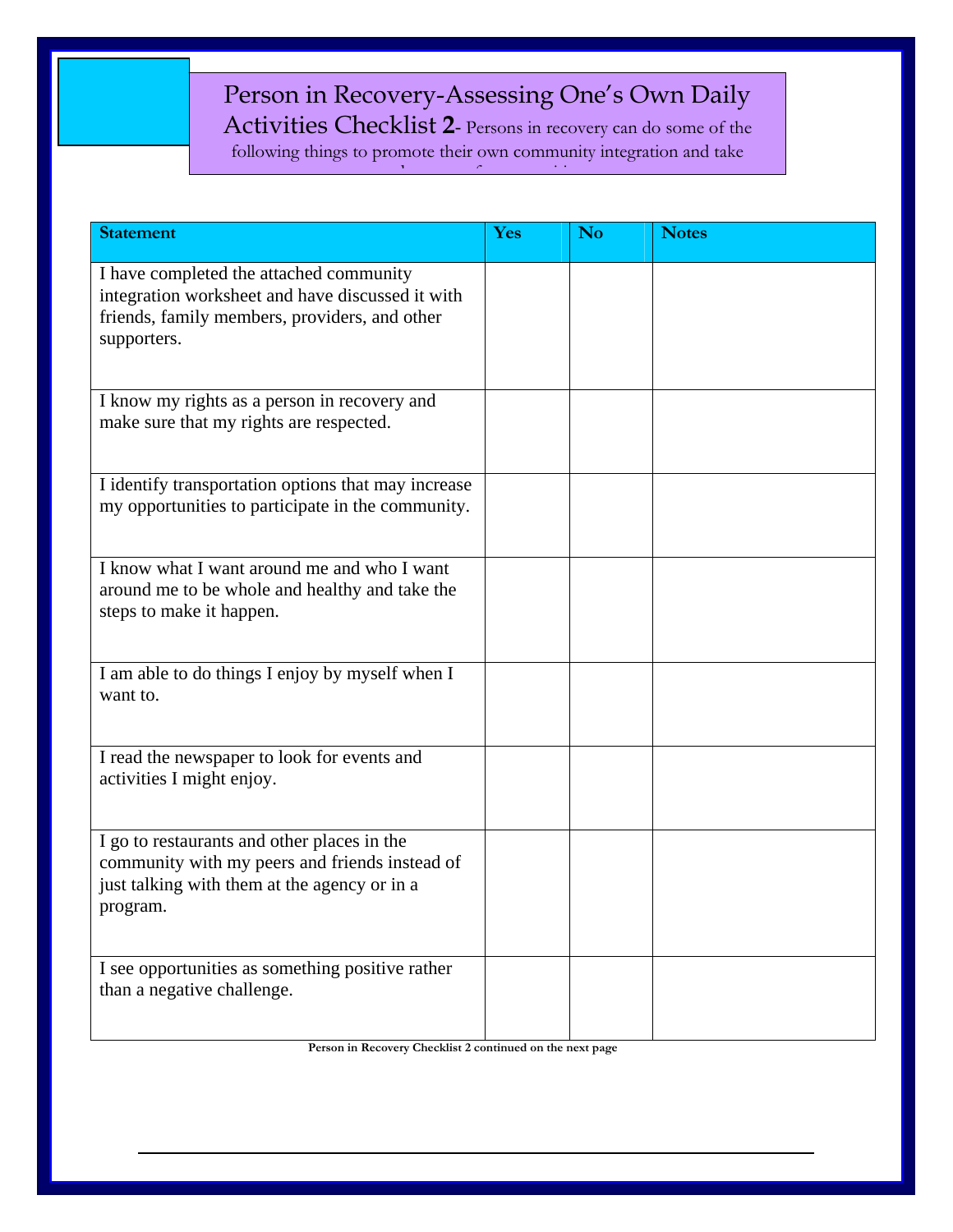| <b>Statement</b>                                                                                                                                                                                                    | Yes | <b>No</b> | <b>Notes</b> |
|---------------------------------------------------------------------------------------------------------------------------------------------------------------------------------------------------------------------|-----|-----------|--------------|
| I seek peer support from other persons in<br>recovery.                                                                                                                                                              |     |           |              |
| I seek out parent training and other opportunities<br>to be the best parent I can.                                                                                                                                  |     |           |              |
| I seek out training and education to start or<br>advance my career.                                                                                                                                                 |     |           |              |
| I work on maintaining open communication with my<br>family (e.g., parents, siblings, etc.).                                                                                                                         |     |           |              |
| I express my desires, wishes, and opinions to<br>others (e.g., providers, family and friends) and<br>remain open to their feedback, recognizing that I<br>am responsible and capable of making my own<br>decisions. |     |           |              |
| I contribute to the community (give back) through<br>volunteering and other ways in areas that I enjoy.                                                                                                             |     |           |              |
| I seek out employment at a level that is right for<br>me.                                                                                                                                                           |     |           |              |

**Person in Recovery Checklist 2 continued on the next page**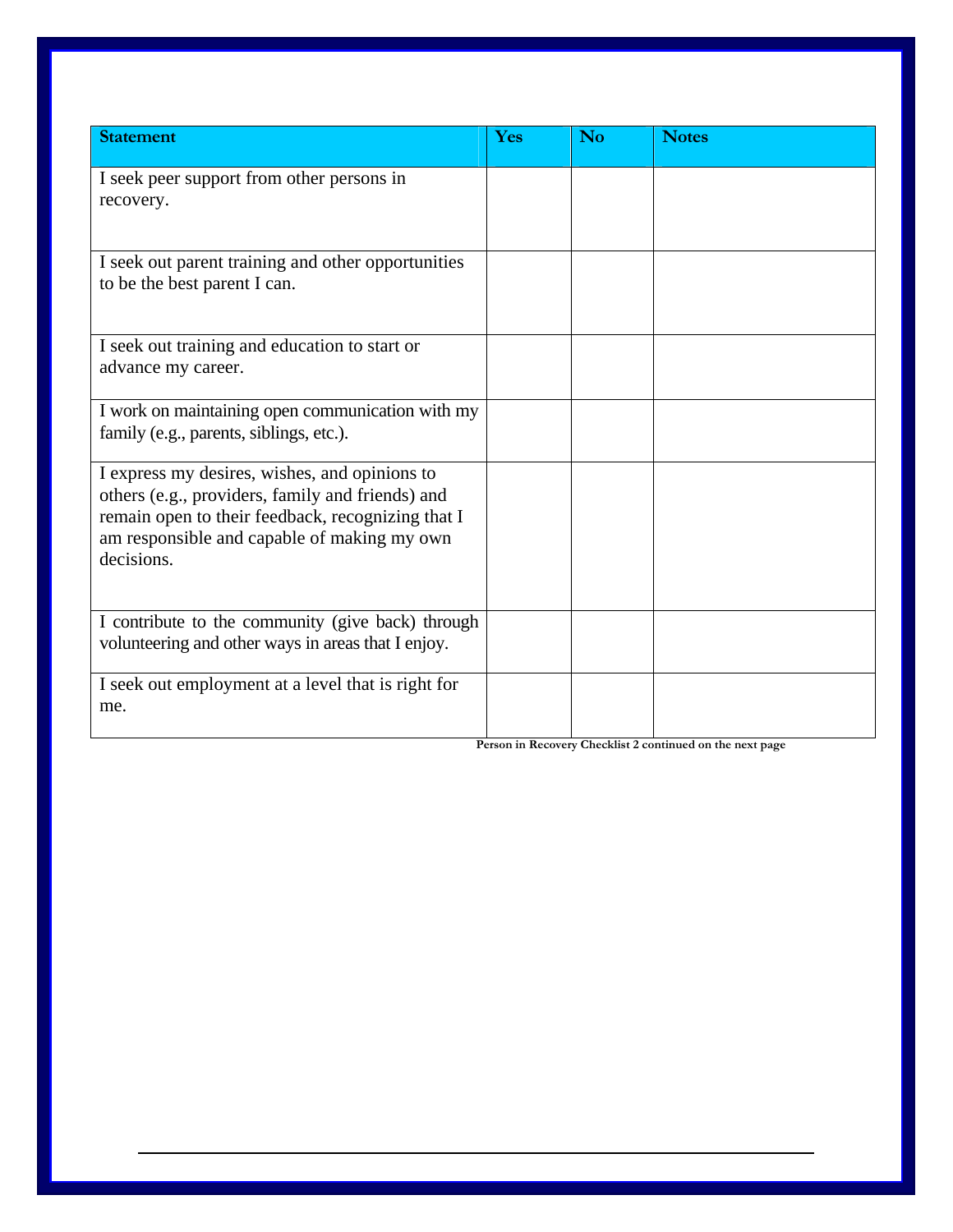| <b>Statement</b>                                     | Yes | <b>No</b> | <b>Notes</b> |
|------------------------------------------------------|-----|-----------|--------------|
| I understand my SSI/SSDI entitlements and how        |     |           |              |
| much I can work to supplement my income without      |     |           |              |
| losing income or health care benefits.               |     |           |              |
| I start and/or lead self-help groups.                |     |           |              |
| I seek out religious opportunities if I so desire.   |     |           |              |
| I teach others in areas, such as hobbies or talents, |     |           |              |
| where I have skills and passion.                     |     |           |              |
| I do at least two fun things in the community a      |     |           |              |
| week.                                                |     |           |              |
| I exercise with a friend outdoors or at a gym.       |     |           |              |
| I combat prejudice and discrimination toward         |     |           |              |
| persons with behavioral health issues.               |     |           |              |
| I challenge low expectations that people may have    |     |           |              |
| for me. I seek out persons who believe in me and     |     |           |              |
| my capabilities.                                     |     |           |              |
|                                                      |     |           |              |

**End of Person in Recovery Checklist 2**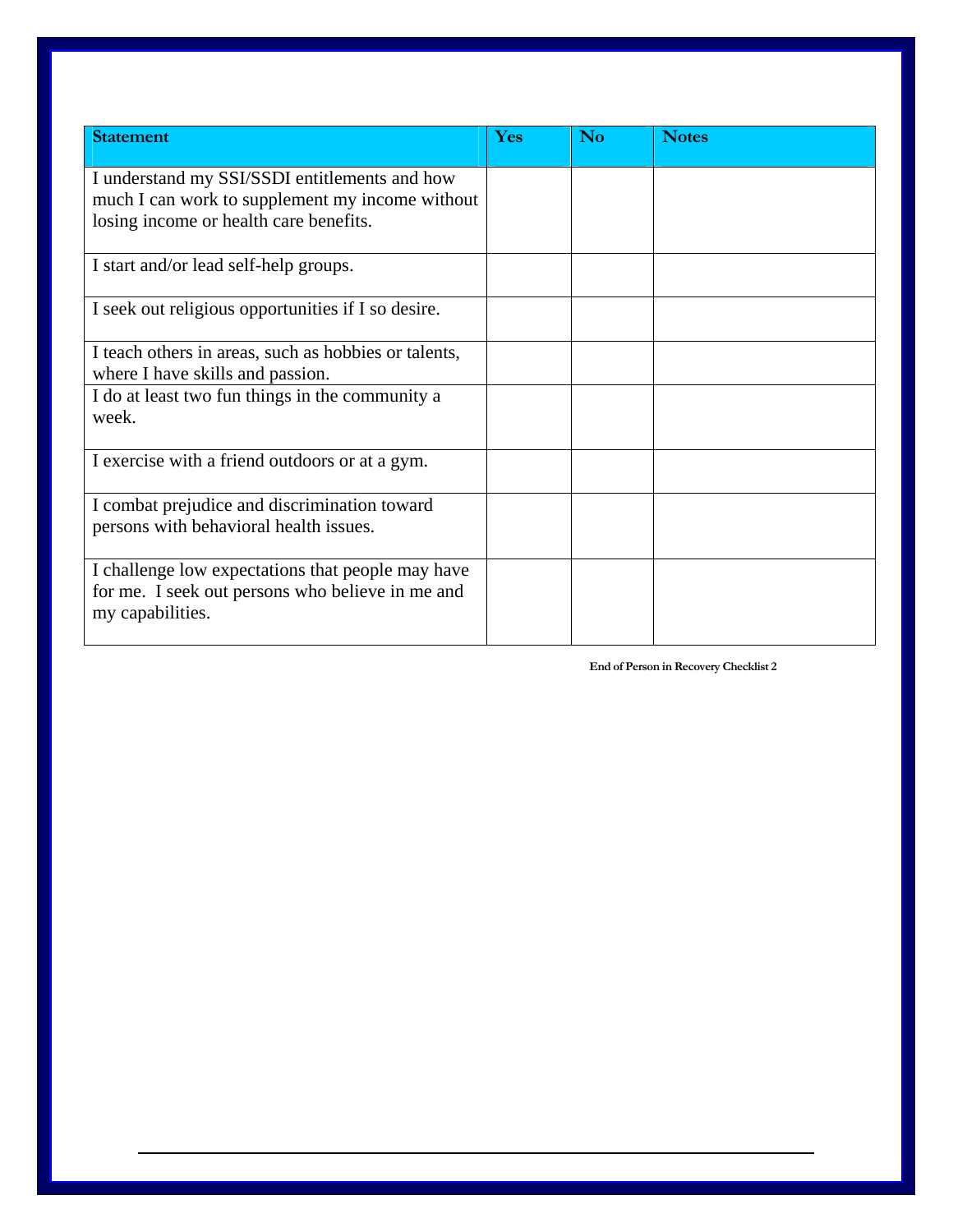## **DBH/MRS Staff Checklist-**Use this checklist to increase community integration in your own work and daily activities.

| <b>Statement</b>                                                                                                                                                                  | Yes | <b>No</b> | <b>Notes</b> |
|-----------------------------------------------------------------------------------------------------------------------------------------------------------------------------------|-----|-----------|--------------|
| Self identified people in Recovery are employed at<br>DBH/MRS.                                                                                                                    |     |           |              |
| I talk to my supervisor/colleagues about the<br>implication of community integration in my day to<br>day work.                                                                    |     |           |              |
| I advocate for people in recovery to participate in<br>committees that I am a part of.                                                                                            |     |           |              |
| I am aware of the system transformation priority<br>areas.                                                                                                                        |     |           |              |
| I learn about community resources that are<br>available to persons in recovery. I encourage<br>people to utilize these resources.                                                 |     |           |              |
| I provide resource information about various<br>community integration activities (educational,<br>vocational, housing, neighborhood volunteering) to<br>all DBH/MRS stakeholders. |     |           |              |
| I foster relationships with community<br>organizations.                                                                                                                           |     |           |              |
| We have identified and altered<br>procedures/regulations that might pose obstacles to<br>effective community integration development.                                             |     |           |              |
| We utilize resources and external consultants to<br>develop more recovery oriented policies and<br>procedures.                                                                    |     |           |              |
| Recovery principles are discussed during staff<br>meetings.                                                                                                                       |     |           |              |
| I receive/provide recovery oriented supervision.                                                                                                                                  |     |           |              |

End of DBH/MRS Checklist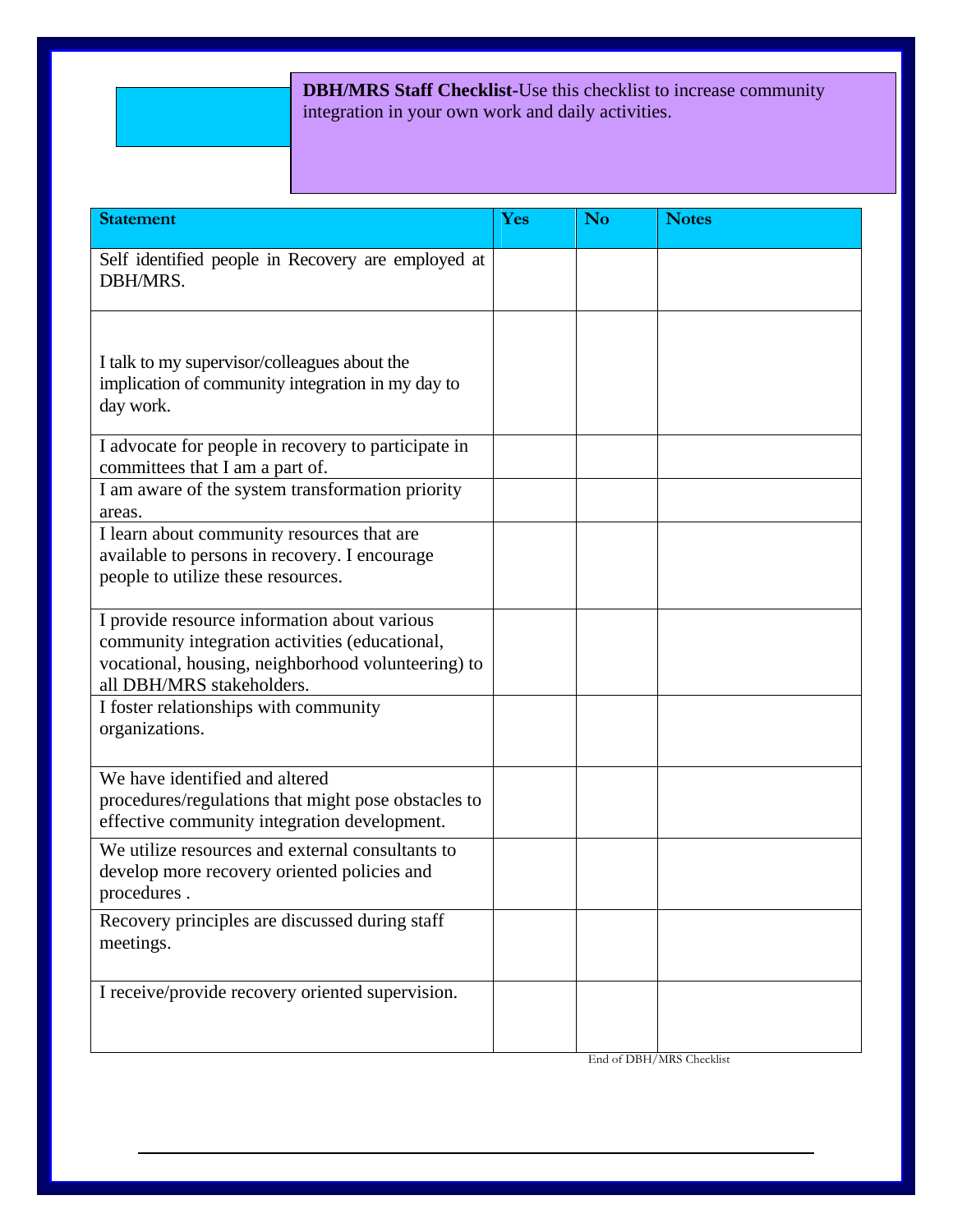## **Resource List**

## Local and National Experts

Mark Salzer, Ph.D. Director, University of Pennsylvania Collaborative on Community Integration 3535 Market Street, 3rd Floor, CMHPSR Philadelphia, PA. 19104

Cynthia Zubritsky, Ph.D. University of Pennsylvania Collaborative on Community Integration 3535 Market Street, 3rd Floor, CMHPSR Philadelphia, PA. 19104

Phyllis Solomon, Ph.D. School of Social Policy and Practice and UPENN Collaborative 3701 Locust Walk Philadelphia, PA. 19104

Gina Calhoun Peer Specialist Trainer OMHSAS, Harrisburg

Jeanie Whitecraft, M.Ed. Division Director, National Technical Assistance, Training and Recovery Initiatives Institute for Recovery and Community Integration 1211 Chestnut Street Philadelphia, PA. 19107

Larry Davidson, Director Program for Recovery and Community Health Erector Square, Bldg 6 West, Suite 1C 319 Peck St. New Haven, CT 06513

Ed Knight, Ph.D., CPRP Vice President of Recovery, ValueOptions Adjunct Professor, Boston University 7150 Campus Drive, Ste. 300 Colorado Springs, CO 80920

**More Resources on the next Page** 

20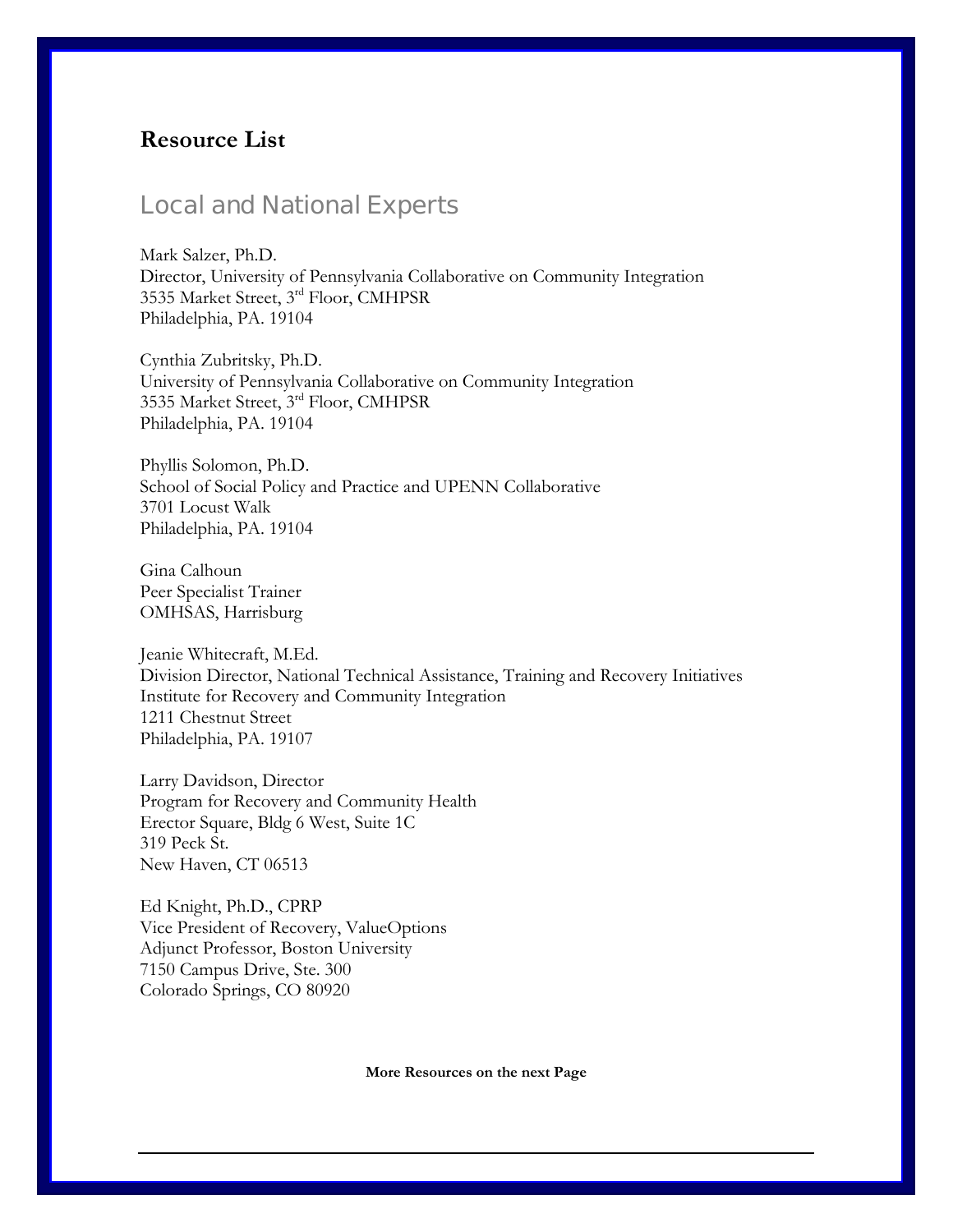Patricia Deegan, Ph.D. P.O. Box 208 Byfield, MA 01922 Pat@patdeegan.com

Dr. Marcus M. McKinney, Clinical Pastoral Counseling 114 Woodland Street, Hartford, CT 06105 Phone: 860.714.4000

Patrick Corrigan, Psy.D. Executive Director Center for Psychiatric Rehabilitation 1033 University Place, Suite 450 Evanston, IL 60201 Phone: (224) 364-7200

### **Websites**

University of Pennsylvania Collaborative on Community Integration http://www.upennrrtc.org

Institute for Recovery and Community Integration <http://www.mhrecovery.org/>

City Resources including job training programs and advocacy organizations [http://philadelphia.pa.networkofcare.org/mh/links/display\\_links.cfm?id=85&topic=20](http://philadelphia.pa.networkofcare.org/mh/links/display_links.cfm?id=85&topic=20)

Supported Employment Consortium [www.worksupport.com](http://www.worksupport.com/)

Association for Persons in Supported Employment (APSE) [www.apse.org](http://www.apse.org/)

Recreation Therapy: resources and activities <http://www.recreationtherapy.com/tx/actindex.htm>

CST Mental Health Resources page <http://cstmont.com/resources.htm>

St. Francis Care, Clinical Pastoral Counseling <http://www.stfranciscare.org/body.cfm?id=983>

Association for Clinical Pastoral Education, Inc. <http://www.acpe.edu/multicultural.htm>

**More Resources on the next Page**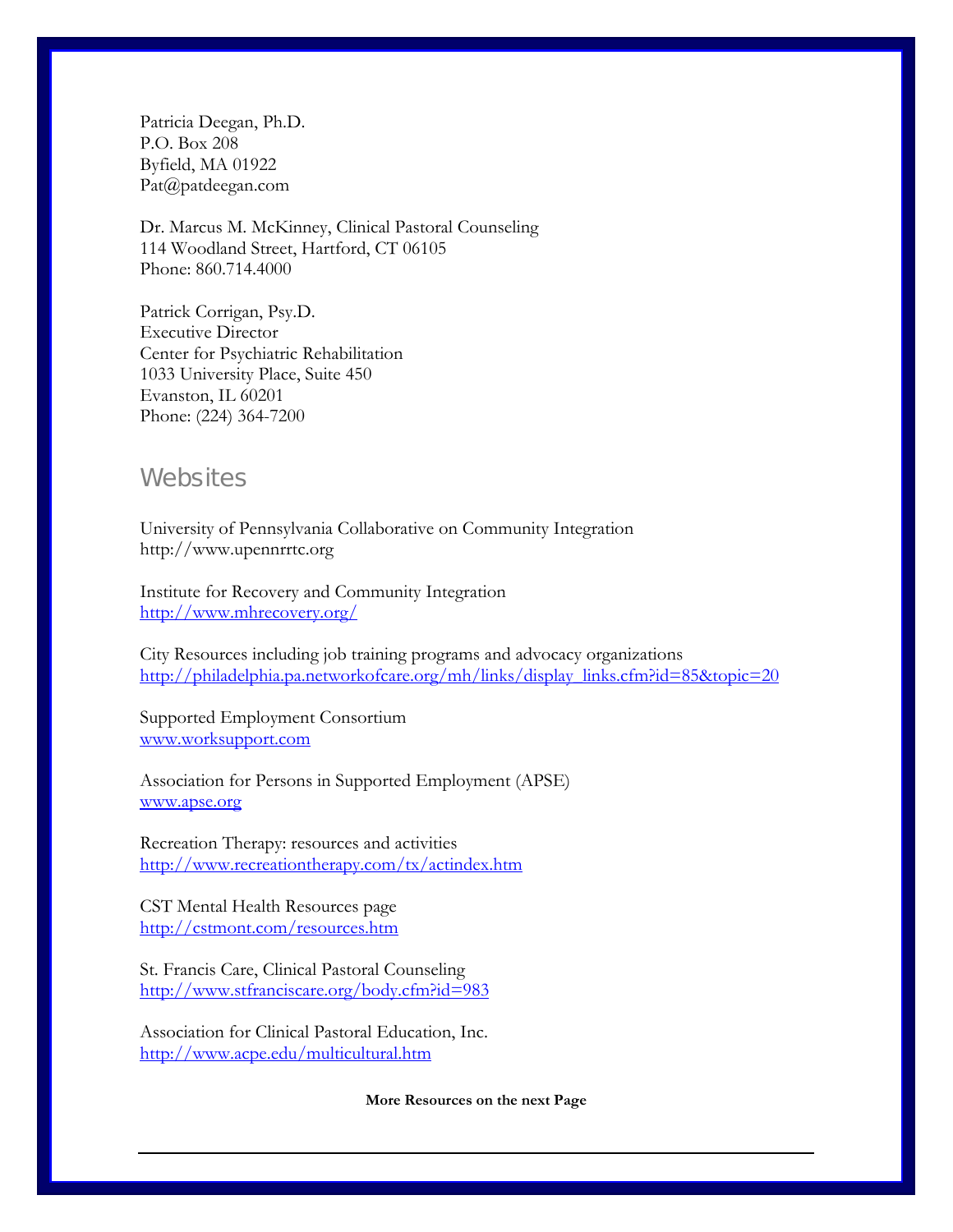## Relevant Articles

Monica Colombo, Cristina Mosso, and Norma DePiccoli (2001) "Sense of Community and Participation in Urban Contexts." Journal of Community and Applied Social Psychology, 11.

SAMHSA. (2002) Overcoming Barriers to Community Integration for People with Mental Illnesses. USDHHS.

Yin-Ling Irene Wong and Phyllis Solomon (2002) "Community Integration of Persons with Psychiatric Disabilities in Supportive Independent Housing: Conceptual Model and Methodological Issues." Mental Health Services Research, 4(1).

Gary Bond, et al. (2001) "Implementing Supported Employment as and Evidence-Based Practice." *Psychiatric Services*, 52:313-322.

Caroline Richardson, et al. (2005) "Integrating Physical Activity Into Mental Health Services for Persons With Serious Mental Illness." *Psychiatric Services*, 56:324-331.

**More Resources on the next Page**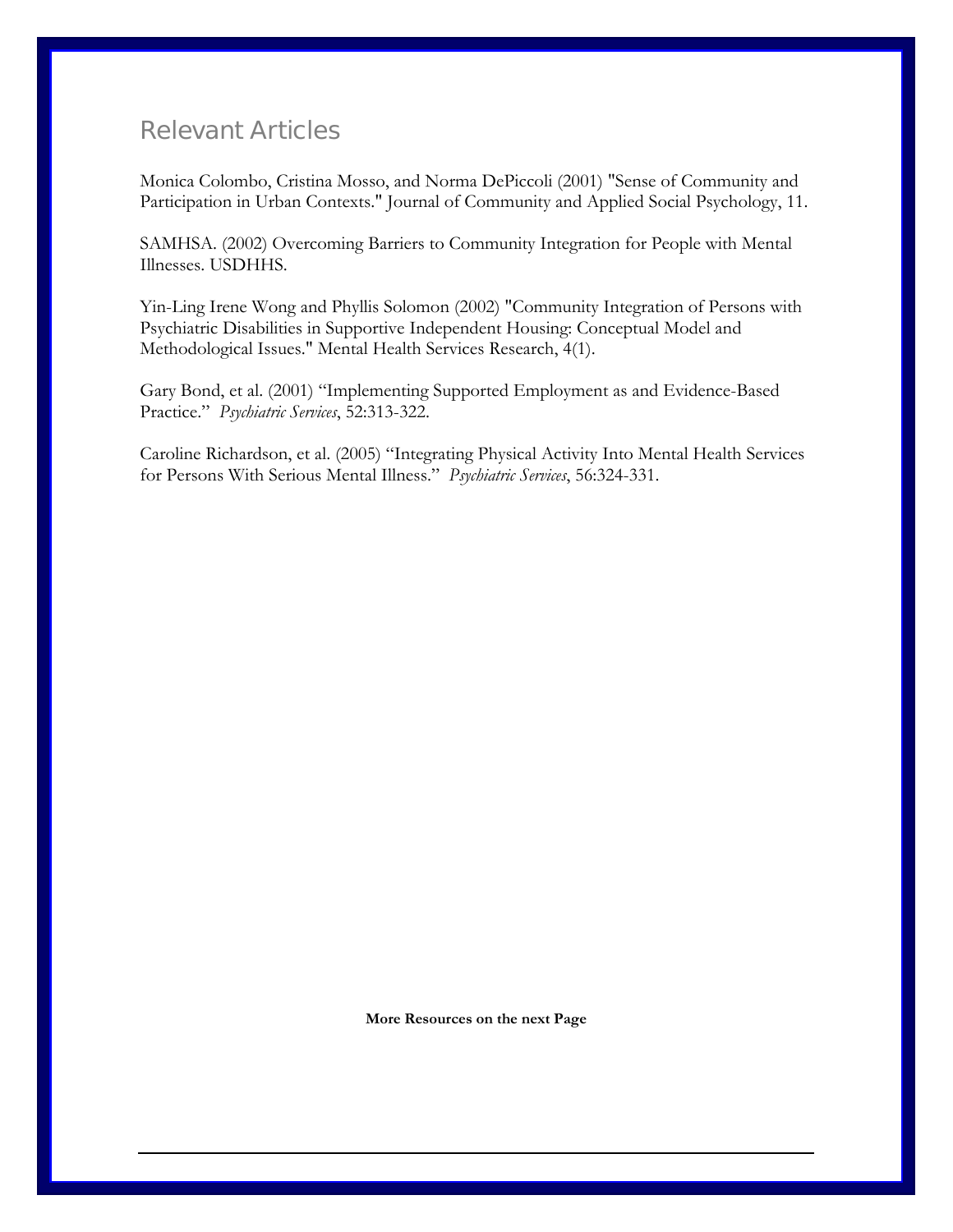# Addendum

#### Person in Recovery

#### **COMMUNITY INTEGRATION WORKSHEET**

#### **(check all that apply)**

*Use this worksheet to identify your strengths and interests in the following areas: Education, Work, Socializing, Hobbies, Spiritual interests, Physical activities. Answer the questions according to your own experiences. Sample answers have been provided.* 

#### **What successes have you had in the past?**

Holding down a job Enjoying the comfort of family and friends Discovering hidden or new talents Accepting but not being limited by disabilities Trying and enjoying new places, for example restaurants

#### **What are things you do well now?**

Talking to other people in recovery Make healthy decisions for our own recovery Learning how to recover in all areas of our lives Telling people about new resources Advocating for myself and others Realizing that one opportunity can lead to other opportunities

#### **What excites or interests you now?**

Positive and supportive friends that are essential to my program of growth Spiritual fulfillment: freedom, goodwill, creative action, and personal growth Knowing my purpose in life Giving hope to others

#### **What keeps you from doing what you are interested in?**

Despair and isolation Putting things off and losing motivation for what I want to do

#### **What can you do to overcome your challenge?**

Remembering that recovery is an ongoing process. Accept that once the addiction stops, the feelings start. Go to peer support group meetings such as Double Trouble, Depression, Bi-Polar Support Alliance, Recovery, Inc., NA, AA Not be discouraged by other people's impressions Not allowing the challenge to overwhelm me, but make me stronger **[Continued on the Next Page]**